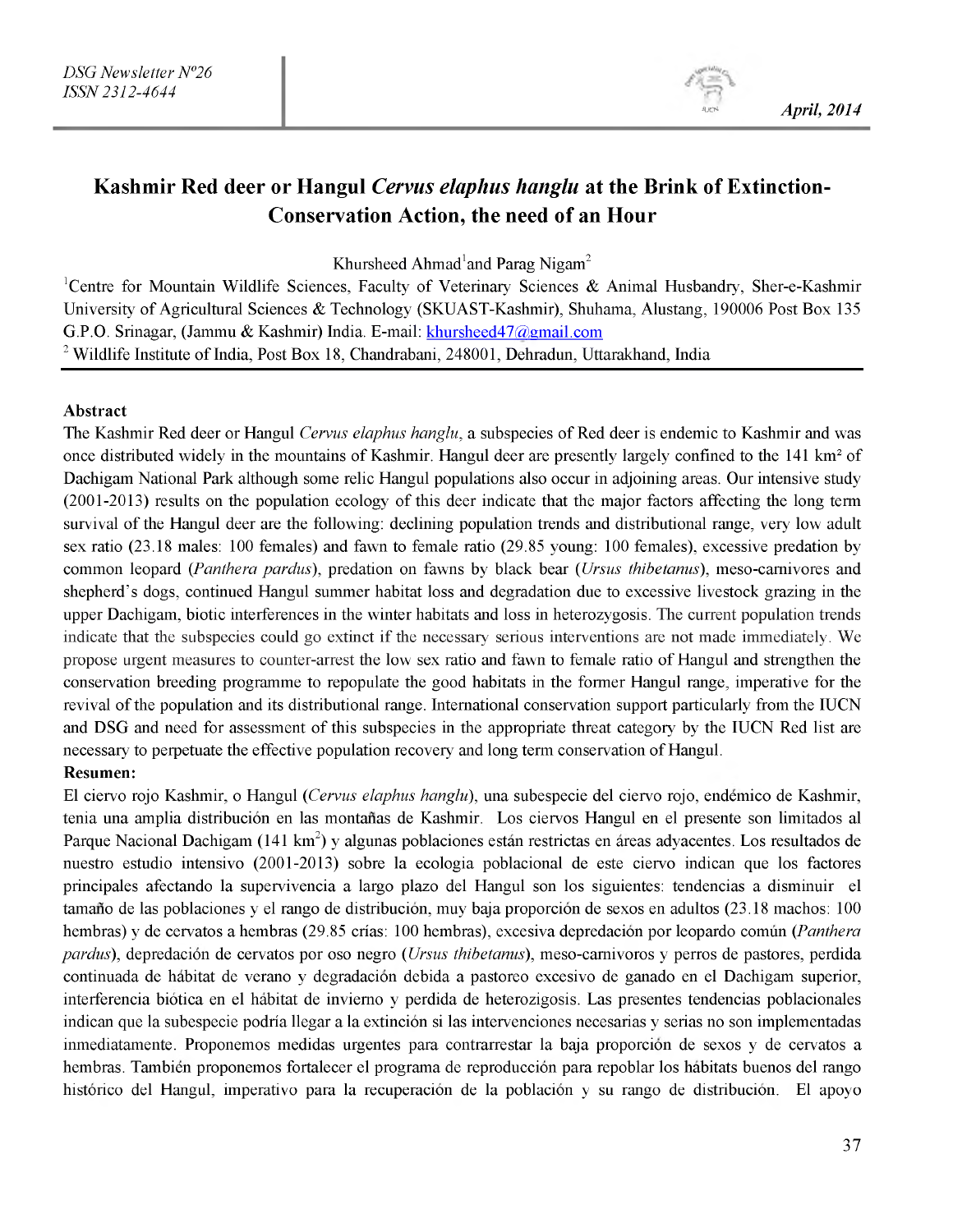*m April, 2014*

internacional por grupos de conservación como la UICN y el DSG así como la necesidad de evaluación de esta subespecie en la categoria apropiada de amenaza por la Lista Roja de la UICN son necesarios para lograr la recuperación efectiva de la población y conservación del Hangul a largo plazo.

Key Words: Hangul, Dachigam, sex ratio, predation, conservation breeding, IUCN

#### Introduction

The Kashmir Red deer or Hangul, *Cervus elaphus hanglu,* is one of six Asian subspecies of Red deer and was once distributed widely in the Kashmir Himalayas along the Zanskar mountain range (Gee 1965; Schaller 1969; Prater, 1993; Nowak, 1999) of the Northwest Himalayan biogeographic region zone 2A (Rodgers & Panwar 1988) with the last viable population now existing in Dachigam National Park near Srinagar (Fig. 1) (Ahmad *et al.* 2009; Qureshi *et al.* 2009). Among the eight red deer subspecies recognized (Nowak, 1999; Grzimek 1999), the six Asian subspecies include the Sikkim stag or Shou *(Cervus elaphus wallichi)* of East Tibet, the Maral or Caspian red deer *(C. e. maral)* of Asia Minor, Crimea, Caucasus Region and northwestern Iran, Bactrian deer, *(C. e. bactrianus)* of Afghanistan, Kazakhstan, Uzbekistan, Turkmenistan, and Tadjikistan, the Yarkand deer, *(C. e. yarkandensis)* (Xinjiang), MacNeill's deer *(C. elaphus macneilli)* from the upper elevations of the canyons of the Mekong and Yangtze rivers and western China (Grzimek 1999; Nowak, 1999; Ludt *et al.* 2004) and the Kashmir Red deer or Hangul.

The latter is the only surviving race of red deer in the Indian sub-continent (Holloway 1971; Ahmad *et al.* 2009; Qureshi *et al.* 2009). In the current IUCN's Red List of Threatened Species, Red deer *(Cervus elaphus)* is categorized as Least Concern and none of its subspecies has a separate assessment (IUCN, 2012). In India, recognizing the conservation status and declining population trends of this range restricted and endemic deer of Kashmir, it has been officially declared the state animal of Jammu & Kashmir State and listed as a Schedule 1 species in the Indian Wildlife Protection Act 1972 (amended 2002) and Jammu & Kashmir Wildlife Protection Act 1978 (amended 2002) (Ahmad *et al.* 2009). The population of Hangul deer declined drastically in the recent past due to human interferences owing to excessive livestock grazing in Hangul habitats, poaching, urbanization, habitat degradation and fragmentation and loss of corridors for free movement of the animals (Holloway 1971; Kurt 1978). At present a genetically viable population of around 150-170 animals is confined

to the 141  $km^2$  of Dachigam National Park although some isolated populations also occur in adjoining relic range areas (Ahmad 2006, Ahmad *et al*. 2009; Qureshi *et al.* 2009). The Hangul population estimated over the years showed a consistent decline from 5000 deer estimated in 1900, 2000 deer in 1947 (Gee 1965; Schaller 1969) to 218 deer in 2011 (State Wildlife Protection Department; Anonymous 2011). Though efforts have been made in the past to emphasize the conservation problems of Hangul (Gee 1965; Schaller 1969; Holloway and Schaller 1970;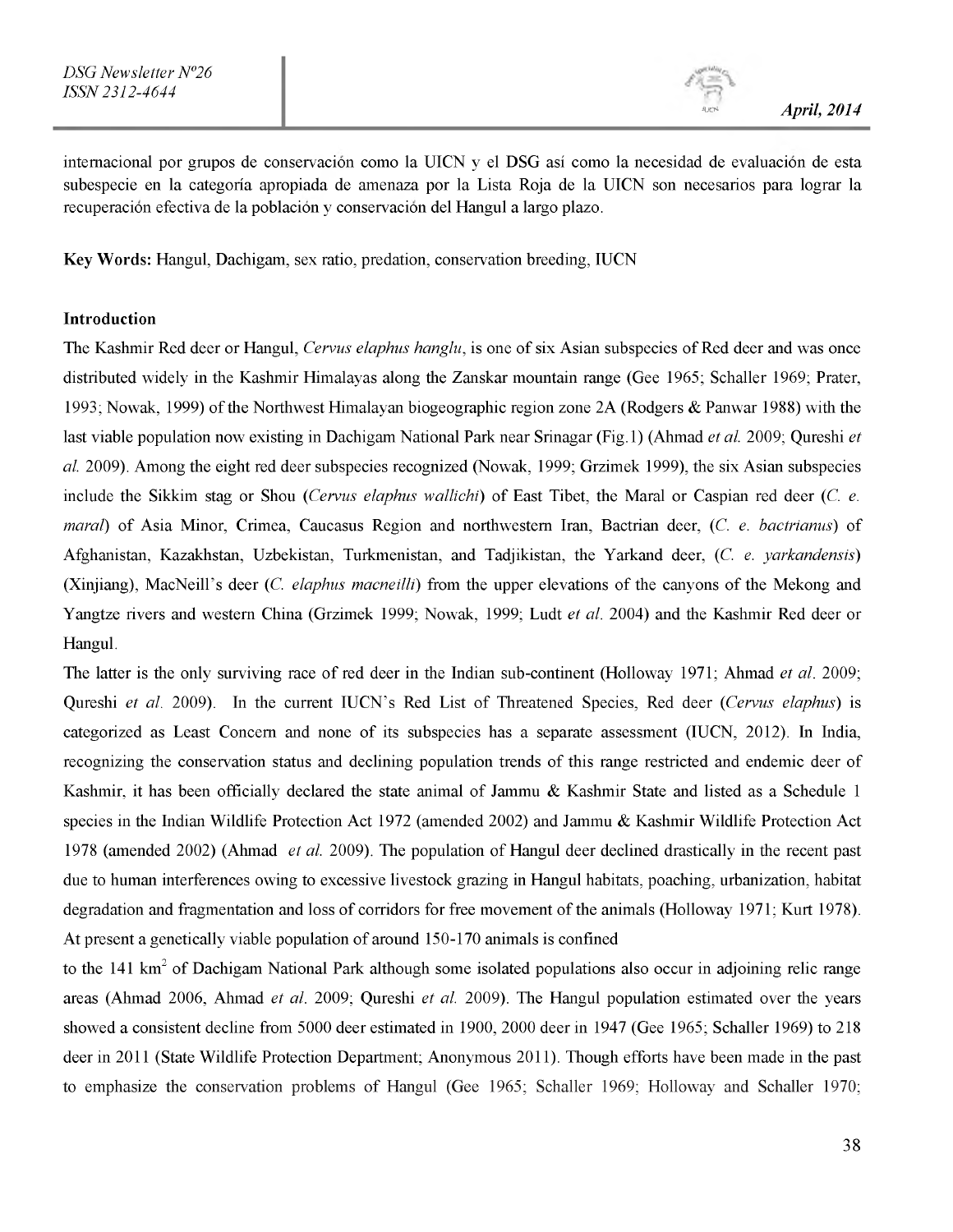Holloway and Wani 1970; Holloway 1971; Kurt 1978; Inayatullah 1987), there had been a lack of information on the ecology of Hangul, prerequisite for its effective management and long term conservation. Beginning in January 2001, we initiated long term intensive ecological studies in order to understand, monitor and investigate aspects of population dynamics, habitat use patterns, food and feeding habits and ranging and movement patterns of Hangul in Dachigam National Park and the Hangul's historical distribution areas.



Figure. 1: Location Map of Dachigam National Park (Left) and the Map of the areas intensively Surveyed and the Hangul Distribution recorded in and Outside Dachigam National Park (2001-2013) (Right)

#### Methodology:

Because of the hilly terrain there was no possibility of using distance sampling (Buckland *et al*. 1993) or Line Transect (Burnham *et al.* 1980) methods to estimate this deer population. We designed a standard network of transects along trails, *Nullas* (streams) and contours using strip counts and bounded counts methods following Hayne (1949), Holloway (1971) and Rutledge (1982), which allowed the observers to move as swiftly as possible in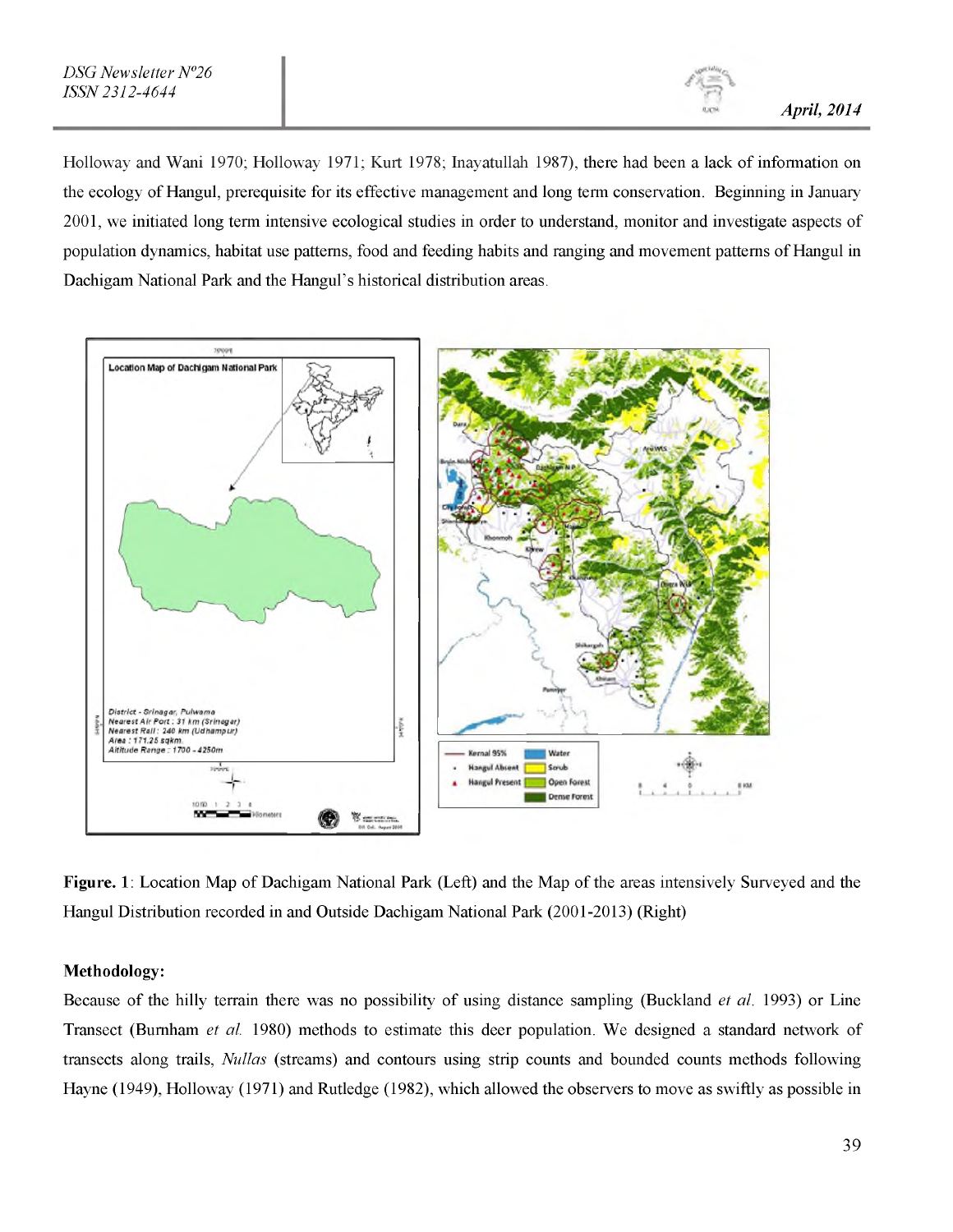the area. We counted and monitored all deer observed in the fixed seven survey blocks in Dachigam National Park and 35 survey units in the adjoining relic Hangul range areas outside Dachigam N.P (Fig. 1). Each such transect was monitored on a rotational basis regularly four times a month to collect data on daily activity patterns of the Hangul deer in relation to the resource availability and habitat use parameters. Furthermore, data on indirect evidences of Hangul (dung/pellets) were collected in  $(2 \times 20 \text{ m})$  belt transects randomly laid in the survey blocks. To capture Hangul for radio collaring, animals were monitored regularly, habituated, and lured into a darting site near Oak patch in Lower Dachigam using a variety of lures, including greens, vegetables, rock salt and a mineral mixture. On March 16, 2013, one young adult male Hangul was successfully darted at 1716 hrs, with a remotely administered drug combination of sedative (medetomidine) and dissociative (ketamine) using a Syringe projector (Dan Inject-Mod IM). The animal was successfully captured and collared using a Vectronics GPS Plus-4 IRIDIUM satellite collar (Fig. 2). During the process of capture, the sedation levels safe for handling were assessed (Fig. 3), and it was found that the physiological parameters were within normal limits and corresponded to that of Sambar *(Rusa unicolor).* The collared animal's movements have been tracked on a regular basis since March 16, 2013, through satellite as well as on ground through a VHF receiver and antenna.



Figure 2: GPS-Satellite Collar fitted Hangul Male showing recovery following sedation March 16, 2013 (Left); Collared animal in velvet captured in the camera trap exactly 02 months after it was fitted with the Satellite collar (Right).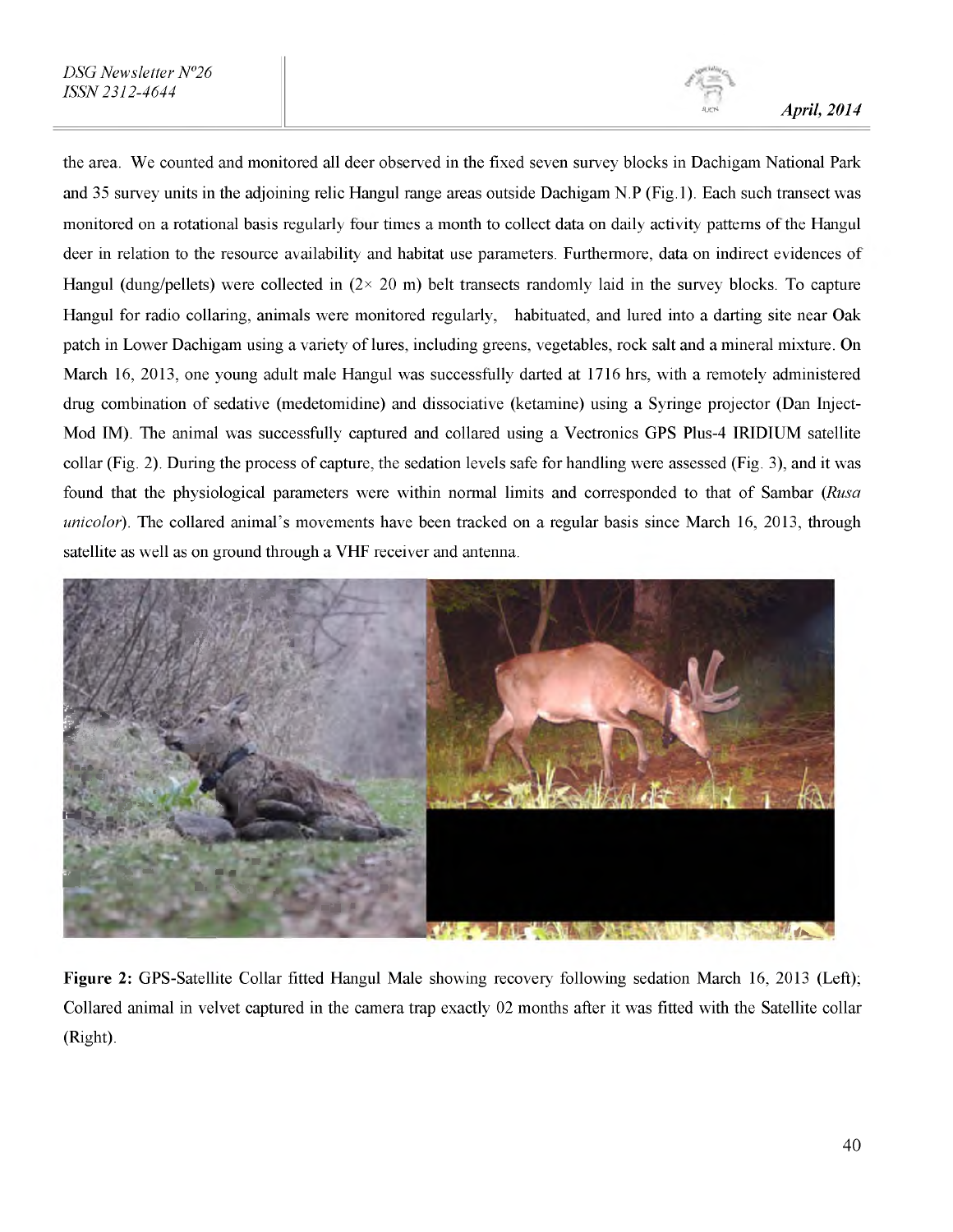*m April, 2014*

#### Results and Discussion

Our decade long (2001-2013) intensive studies on Hangul deer in Dachigam National Park and range wide surveys and habitat assessments in 35 survey units in its former relic range areas outside Dachigam National Park, indicate that the last viable population of this endemic deer of Kashmir is presently confined to the 141  $\text{km}^2$  of Dachigam National Park. There are a few isolated populations occurring in the adjoining Conservation Reserve areas, restricted to an effective area of 351.15 km<sup>2</sup> outside Dachigam National Park, out of the approximately 884.41 km<sup>2</sup> of its historic distributional range. Based on the total of 326 Hangul sightings in Dachigam National, the recorded Hangul population parameters, as depicted in Table 1, indicate that the Hangul population dynamics vary significantly between seasons. The 153 Hangul sightings outside Dachigam N.P, however, indicate an overall mean Hangul encounter rate of 0.043 Hangul/kilometer walked with an overall Hangul Density of 0.49 Hangul/km<sup>2</sup> and an overall Hangul sex ratio of 11.81 males/100 females and fawn to female ratio of 5.93 fawn/100 females.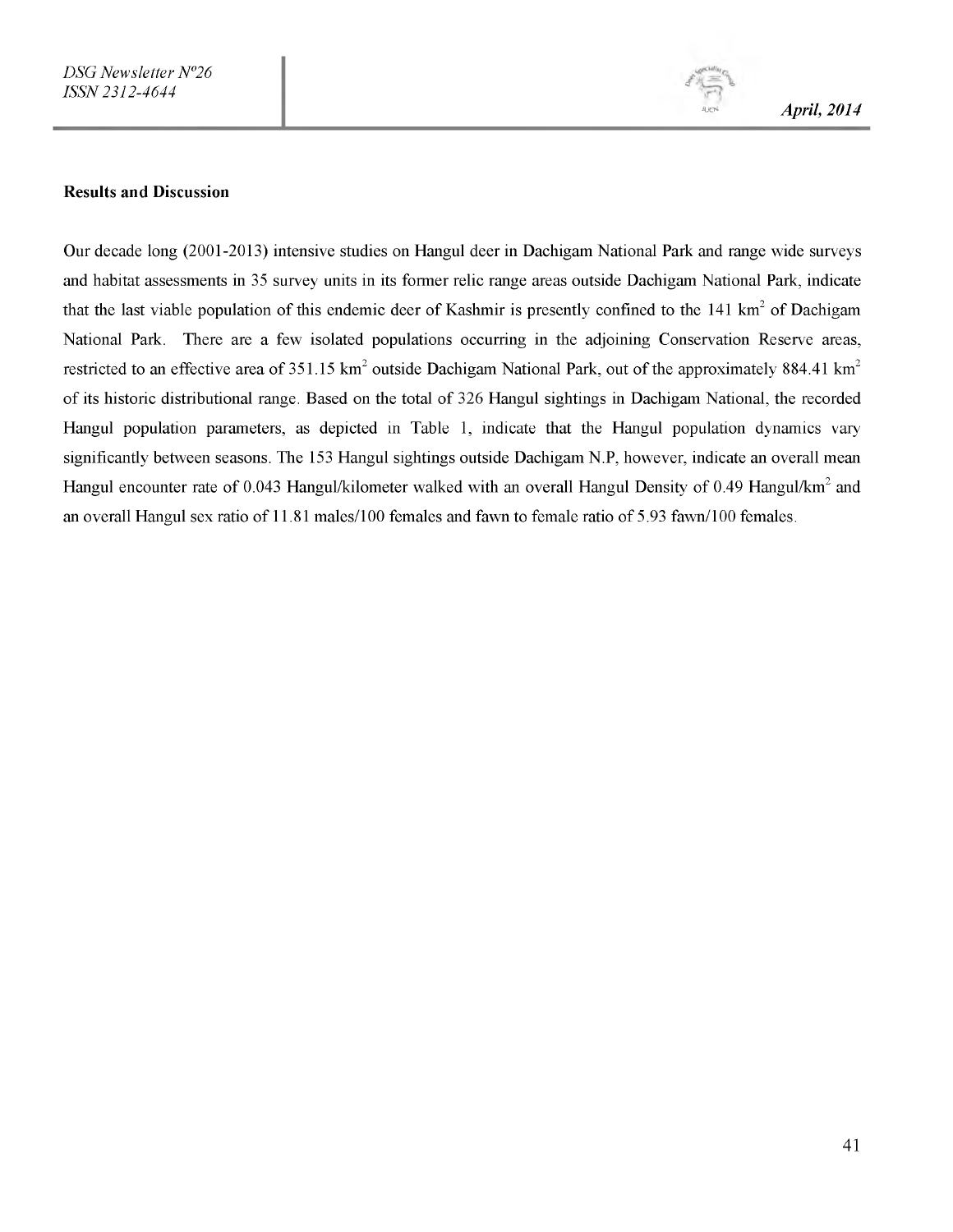| <b>Season</b>        | No. of<br>monitori<br>ng | No. of<br><b>Sightings</b> | Male<br>only<br>groups | Mixed<br>group<br>${\bf s}$ | Female,<br>young<br><b>Groups</b> | Female<br>only<br><b>Groups</b> | Male,<br>female<br>Group<br>$\bf{s}$ | Encounte<br>r Rate<br>Hangul/E<br>r. Effort | <b>Encounter</b><br>Rate<br>Hangul/<br><b>Km Walk</b> | Mean<br>Group<br><b>Size</b> | <b>Typical</b><br>Group<br><b>Size</b> | <b>Density</b><br>Hangul/K<br>m <sup>2</sup> | <b>Sex Ratid</b><br>Male/100<br>female | Female/Fawn<br>ratio<br><b>Fawn/100</b><br>female |
|----------------------|--------------------------|----------------------------|------------------------|-----------------------------|-----------------------------------|---------------------------------|--------------------------------------|---------------------------------------------|-------------------------------------------------------|------------------------------|----------------------------------------|----------------------------------------------|----------------------------------------|---------------------------------------------------|
| <b>Spring</b>        | 155                      | 85                         | 10                     | 18                          | $\overline{27}$                   | 23                              | 7                                    | 2.02                                        | 0.67                                                  | 5.36<br>士<br>0.66<br>(S.E)   | 17.50                                  | $8.93 \pm$<br>0.17<br>S.E.                   |                                        | 14 $D5\pm 2.70\pm 1$<br>2.92 (S.E. 2.49 S.E.      |
| <b>Summe</b><br>r    | 176                      | 55                         | 11                     | 8                           | 21                                | 13                              | $\overline{2}$                       | 0.41                                        | 0.14                                                  | 1.10<br>士<br>0.17<br>(S.E.)  | 5.28                                   | $0.71 \pm$<br>0.05<br>(S.E.)                 | 14.29<br>士<br>3.87<br>(S.E.)           | $34.25 +$<br>5.79 S.E.                            |
| Autum<br>$\mathbf n$ | 150                      | 85                         | 31                     | 24                          | 11                                | $\tau$                          | 11                                   | 0.93                                        | 0.31                                                  | $2.60 \pm$<br>0.27<br>(S.E.) | 7.01                                   | $1.79 \pm$<br>0.06<br>(S.E)                  | 52.30<br>士<br>9.20<br>(S.E.)           | $32.19 \pm$<br>4.54 S.E.                          |
| Winter               | 212                      | 101                        | 3                      | 36                          | 37                                | 17                              | $\overline{7}$                       | 1.17                                        | 0.55                                                  | 4.86<br>士<br>0.50<br>(S.E.)  | 15.76                                  | $9.02 \pm$<br>0.14<br>(S. E.)                | 18.19<br>土<br>3.45<br>(S.E.)           | 32.96 $\pm$<br>3.23 S.E.                          |
| Overall              | 693                      | 326                        | $\overline{55}$        | 86                          | 96                                | 60                              | 27                                   | 3.54                                        | 1.66                                                  | 3.54<br>士<br>0.23<br>(S.E.)  | 14.11                                  | $5.6\pm$<br>0.10<br>(S.E)                    | 23.18<br>士<br>2.58<br>(S.E.)           | $29.85 \pm$<br>1.89 S.E.                          |

#### Table 1. Hangul Population parameters recorded in Different Seasons in Dachigam National Park.

These study results and field observations are indicative of the fact that one of the major issues concerning long term conservation and survival of Hangul has been the declining population trend, the sex ratio and fawn to female ratio. Our studies showed an overall mean Hangul sex ratio of 23.18 males: 100 females and fawn to female ratio of 29.85: 100. The fawn- female ratio declined significantly  $(t=3.4, p=0.01)$  from 23:100 in 2004 to its lowest level of 9:100 in 2006, before showing some recovery. The low fawn to female ratio and fawn survival is presumed to be attributed to stress owing to the heavy biotic disturbance in Dachigam compounded with nutritional stress and fawn predation by common leopard, Asiatic black bear, jackal *(Canis aureus),* red fox *(Vulpus vulpes)* and stray dogs of shepherds and army installations. The predation by leopard and black bear, both of which prey principally on the young deer (Ahmad *et al.* 2009), seems to be the worst threat for Hangul deer. The predation on Hangul by leopard (60% biomass of leopard diet) (Ahmad *et al.* 2009) is very high in winter and summer when the Hangul has a limited distributional range in Dachigam National Park. This is due to the clumped distribution of resources in large areas which are snow bound in winter and possibly because of excessive livestock grazing in the upper alpine areas and even in some of the blocks in Lower Dachigam in summer. We recorded average livestock dung densities of  $25.40\pm 17.67$ /km<sup>2</sup> for cattle and  $132.77\pm 92.83$ /km<sup>2</sup> for sheep/goat during summer and autumn seasons in two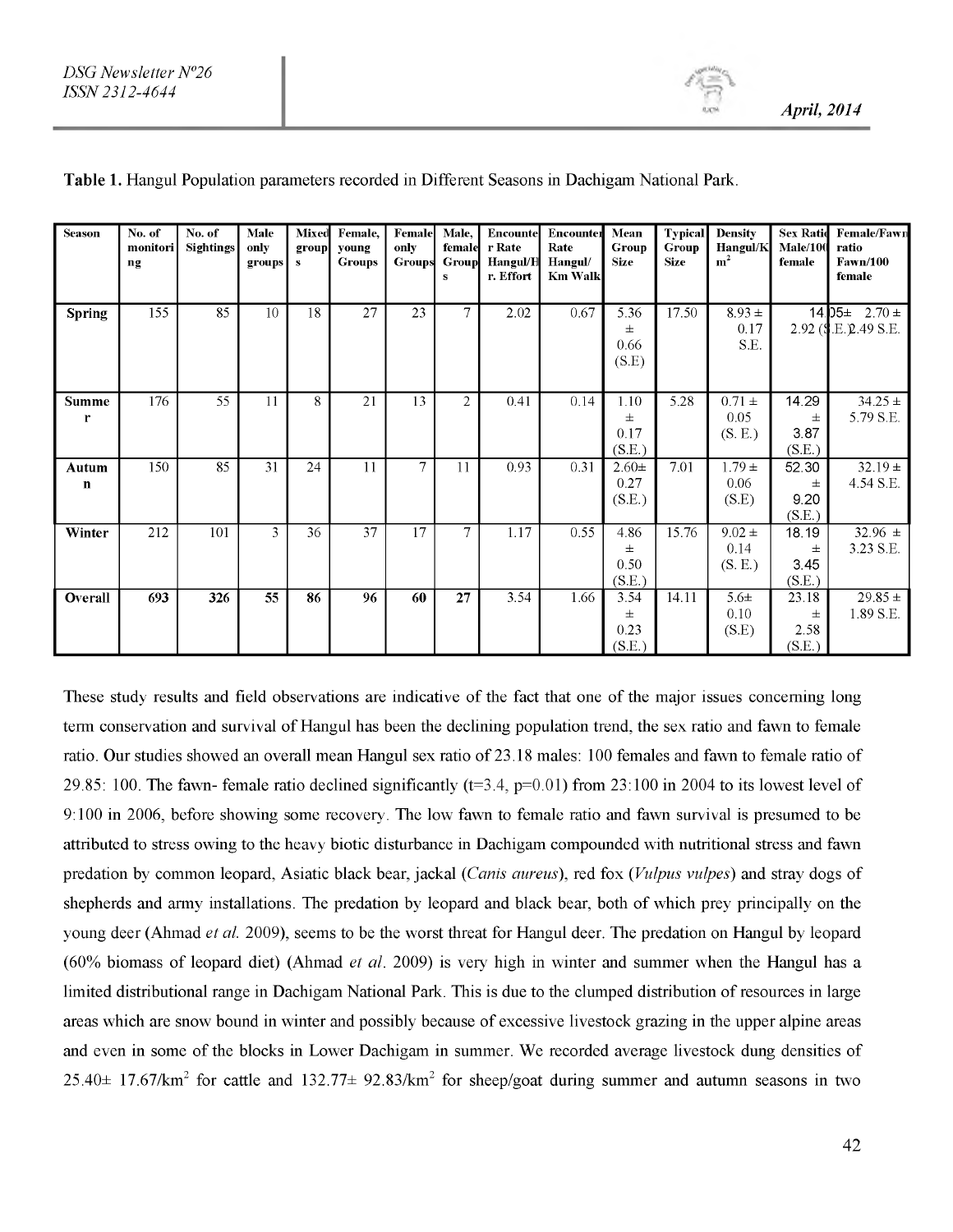blocks of lower Dachigam. The predation, if it continues, will add to the demographic stochasticity and may produce a further future decline in the Hangul population in the future.

The satellite collared animal showed an initial movement pattern of using the lower areas until early summer and the middle Dachigam up to an altitude of 3000 meters (asl.) through summer and autumn using GPS-Satellite telemetry. This animal showed upward movements to Dagwan alpine meadows of upper Dachigam but restricted its movement further in to the alpine meadows, possibly due to heavy disturbances of excessive livestock grazing.

Investigations on habitat use indicate that the Hangul showed significant differences in the use of different habitat types ( $F = 6.49$ ;  $P = 0.00$ ) between seasons. Males showed significant differences in habitat utilization within a season (F=3.63;  $p \le 0.013$ ) and some differences between the seasons (F=1.50;  $p \le 0.087$ ). The females showed some differences in their habitat use within season (F= 2.003;  $\leq$  .093) but not between seasons (F= 14.771; p  $\leq$  .577). Hangul showed greater use of lower (1700-1900 m) and middle (1900-2300 m) altitudes and generally south facing slopes. The Hangul feeding habits varied according to their availability in different seasons in Dachigam National Park (Table 2).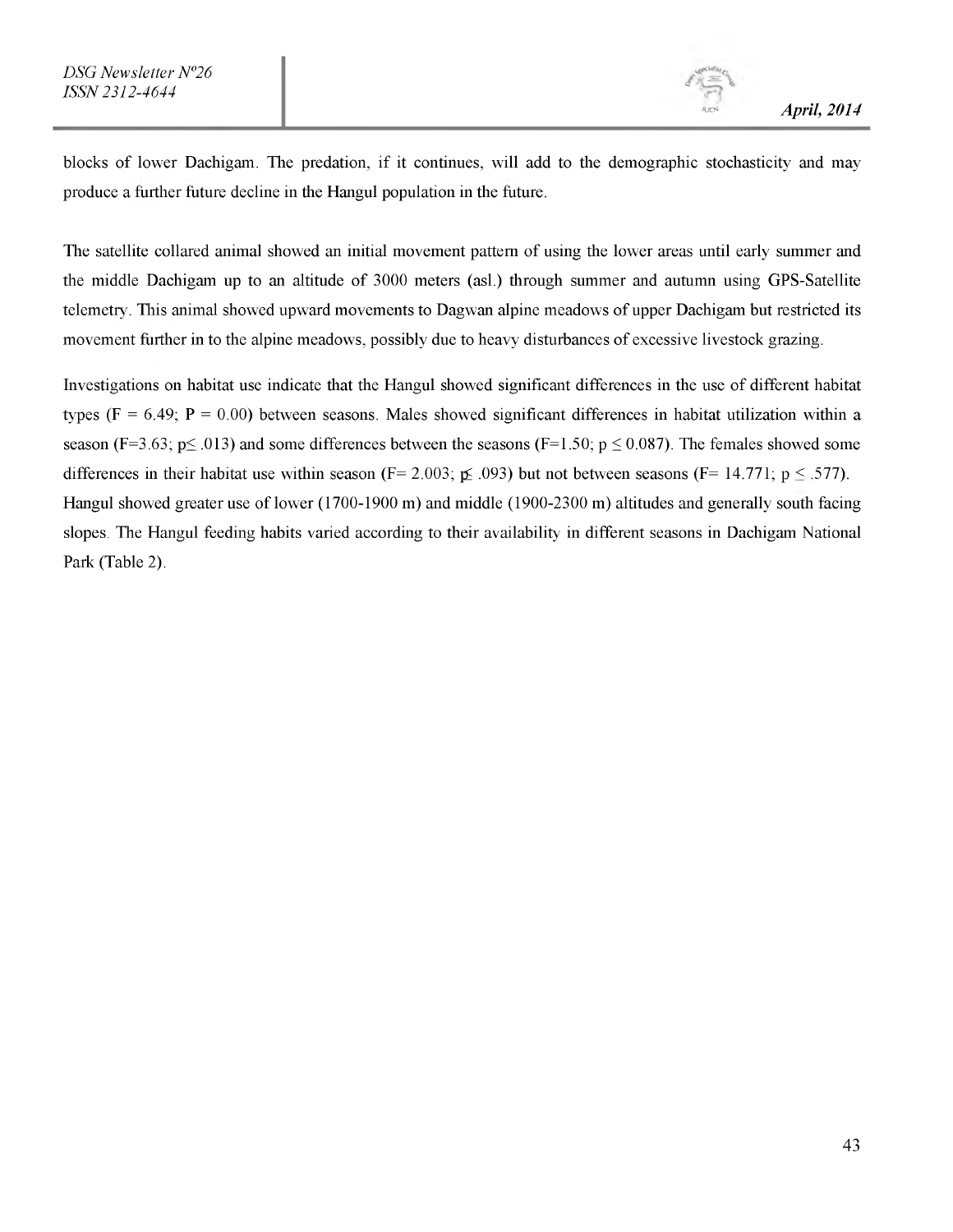*m April, 2014*

| Season | Forbs/fern |        | Grass/Herb |        | <b>Browse</b> |        | Debarking |
|--------|------------|--------|------------|--------|---------------|--------|-----------|
|        | Indirect   | Direct | Indirect   | Direct | Indirect      | Direct | Direct    |
| Spring | 67.86      | 36.36  | 7.14       | 18.18  | 25.00         | 45.45  | 20.45     |
| Summer | 42.86      | 60.00  | 19.05      | 28.00  | 38.10         | 12.00  | 0.00      |
| Autumn | 50.00      | 41.18  | 0.00       | 0.00   | 50.00         | 58.82  | 5.88      |
| Winter | 32.43      | 19.23  | 16.22      | 0.00   | 51.35         | 80.77  | 50.00     |

Table 2: Type of Food Plants consumed (%) by Hangul in different Seasons based on both direct observations and pellet Analysis in Dachigam National Park.

#### Recommendations

Our decade long intensive studies on Hangul indicate that the species could go extinct if necessary serious interventions are not made immediately. We suggest that the Hangul population in Dachigam National Park and its adjoining areas needs an intensive population monitoring programme and further reproductive and behavioral ecology studies to better understand factors affecting population growth. In addition to traditional measures of Hangul deer protection, which include providing full protection to the animal and its habitats and strengthening of the conservation breeding programme and the anti-poaching measures, the following key measures are recommended for a rapid recovery of the Hangul population and its lost habitats:

- Steps to ensure the expansion of the range and habitat of Hangul to its alpine meadows in upper Dachigam including the rehabilitation of the livestock owners, providing them with alternate grazing lands and involving them in eco-development and conservation activities.
- Increasing the Hangul movement pattern studies using GPS/satellite telemetry which will help in establishing ecological deer corridors between protected areas.
- Initiation of reproductive ecology studies to better understand factors responsible for low male/female adult sex and fawn/female ratios, which among others could be increased male foetus abortion under stress.
- The former Hangul deer distribution range areas outside Dachigam National Park require immediate management and conservation efforts including the initiation of a scientific monitoring program for collecting baseline information on their habitat conditions and biotic interferences *vis-a-vis* present status and distribution of Hangul. These data would be then interpolated to assess the reestablishment of these relic areas as corridors and reintroduction areas for Hangul.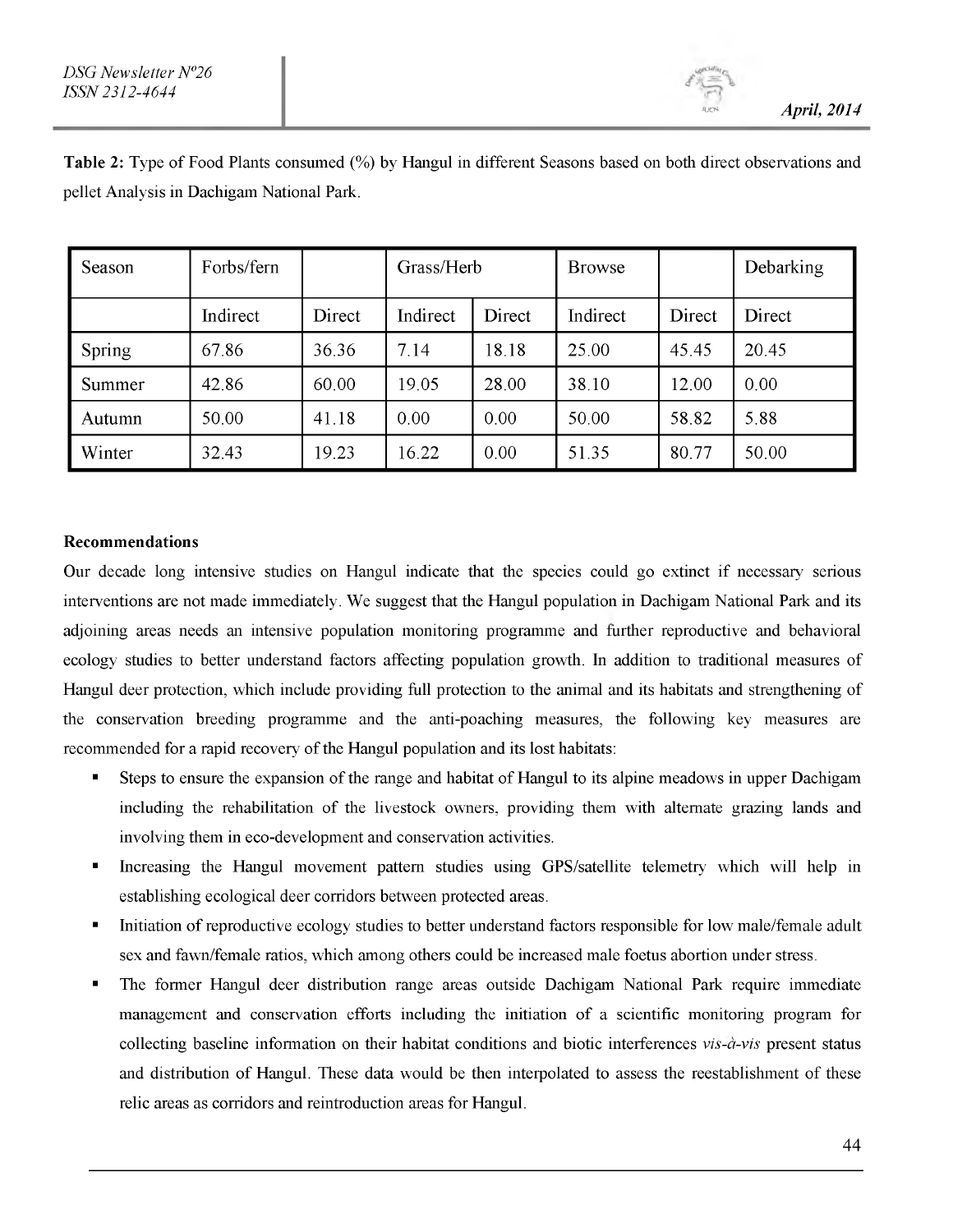- There is an urgent need to regulate the common leopard and Asiatic black bear populations in Dachigam National Park to arrest the heavy predation on Hangul. Moreover, the stray dog population which has thrived in Dachigam due to the paramilitary forces in the Park should be eliminated.
- A supplementary diet provided to Hangul during winters should be distributed evenly along the main streams *(nullahas)* so as to ensure the availability of food and minerals to the Hangul in its distributional areas. The provisioning of supplementary food in winters is reported to be useful for both males and females, preventing greater winter male mortalities in red deer and elk *(Cervus canadensis).* ((Smith 2001; Clutton-Brock & Albon 1989)
- The establishment of 3 to 5 enclosures of the dimensions of  $50\times50$  m both in Lower and Upper Dachigam, for *long term* study and monitoring of the impacts of grazing and habitat degradation.

## References

AHMAD, K., 2006. Aspects of ecology of Hangul *(Cervus elaphus hanglu)* in Dachigam National Park, Kashmir, India. Doctoral dissertation, Forest Research Institute, Dehradun, India.

AHMAD, K., SATHYAKUMAR, S. and QURESHI, Q. 2009. Conservation status of the last surviving wild population of Hangul or Kashmir deer *(Cervus elaphus hanglu)* in Kashmir, India. *J. Bombay Nat. Hist. Soc.* 106: 245-255.

BUCKLAND, S, ANDERSON, D., BURNHAM, K. and LAAKE, J. 1993. Distance Sampling: Estimating Abundance of Biological Populations. *Chapman & Hall,* New York.

BURNHAM, K.P., D.R. ANDERSON & J.L. LAAKE 1980. Estimation of density from line transects sampling of biological populations. *Wildlife Monographs* 72.

CLUTTON-BROCK, T. H & ALBON, S.D. 1989. Red deer in the Highlands. B. S. P. Professional Books. Oxford, London.

GEE, E.P. 1965. Report on the status of the Kashmir Stag. *J. Bombay Nat. Hist. Soc.* 62: 379-393.

GEE, E.P. 1966. Report on the status of the Kashmir Stag: October 1965. *J. Bombay Nat. Hist. Soc.* 62(3):1-15.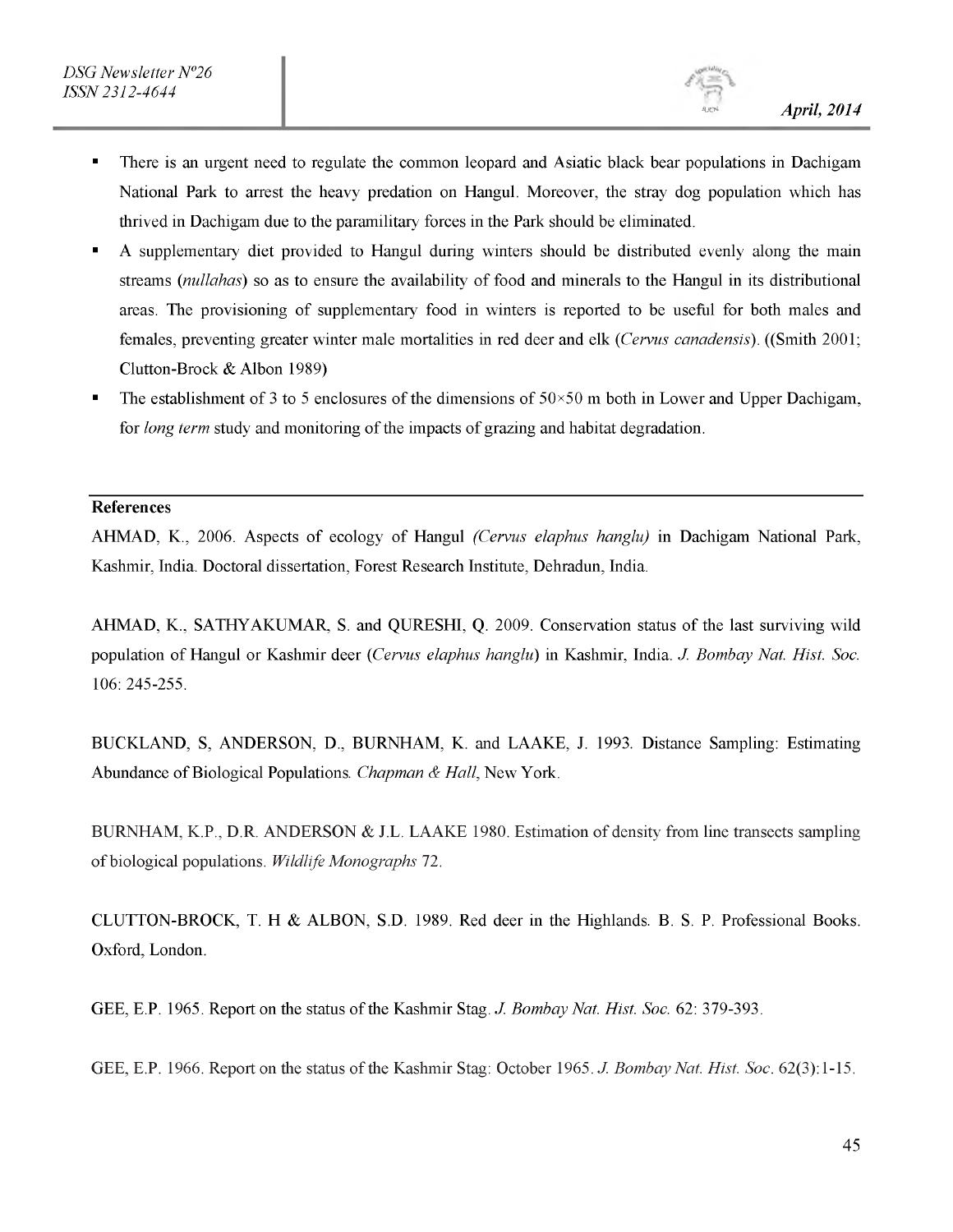GRZIMEK, B. 1990. Encyclopedia of Mammals. Vol. 5 (Artiodactyla). McGraw Hill Publishing Company.

HOLLOWAY, C.W. & WANI, A.R. 1970. Management Plan for Dachigam Sanctuary: 1971-75. Cyclostyled (mimeo) 26 pp.

HOLLOWAY, C.W. & G.B. SCHALLER, 1970. Status and Management of the Hangul. *IUCN 11th Technical Meeting, Proceedings. IUCN Pub. New Series.* 19(3).

HOLLOWAY, C.W. 1971. The Hangul in Dachigam: A census. Oryx 10:373-382.

HAYNE, D.W. (1949). An examination of strip census method for estimating animal populations. *Journal of Wildlife Management* 13(2): 145-157.

INAYATULLAH, M. (1987): The project "hangul" *(Cervus elephus hanglu),* deer, conservation, India. Pp. 164-173. *In:* Saharia, V.B. (Ed.): *Wildlife in India.* Natraj Publishers, Dehradun. 278 pp.

IUCN, 2012. The IUCN red list of threatened species. IUCN Gland; Switzerland.

KURT, F., 1978. Kashmir deer *(Cervus elaphus hanglu)* in Dachigam. In: *Threatened deer, Morges: IUCN.* pp. 87-108.

KURT, F. 1979a. Study Plan for IUCN/WWF Project No. 1103(22-4). Hangul, India: Ecological Study to Identify Conservation Needs. Mimeo. 35 pp 1v.: ill. maps.

LAAKE, J.L., S.T. BUCK, D.R. ANDERSON & K.P. BURNHAM 1993. Distance user's guide. Colorado Cooperative Fish & Wildlife Research Unit. Colorado State University. Fort Collins Co 80523 USA.

LUDT, C.J., SCHROEDER, W., ROTTMANN, O., KUEHN, R. 2004. Mitochondrial DNA phylogeography of red deer *(Cervus elaphus). Molecular Phylogenetics and Evolution* 31:1064-1083.

NOWAK, R.M., 1999. Walkers' Mammals of the World. Baltimore: *The Johns Hopkins University Press.* 936 pp.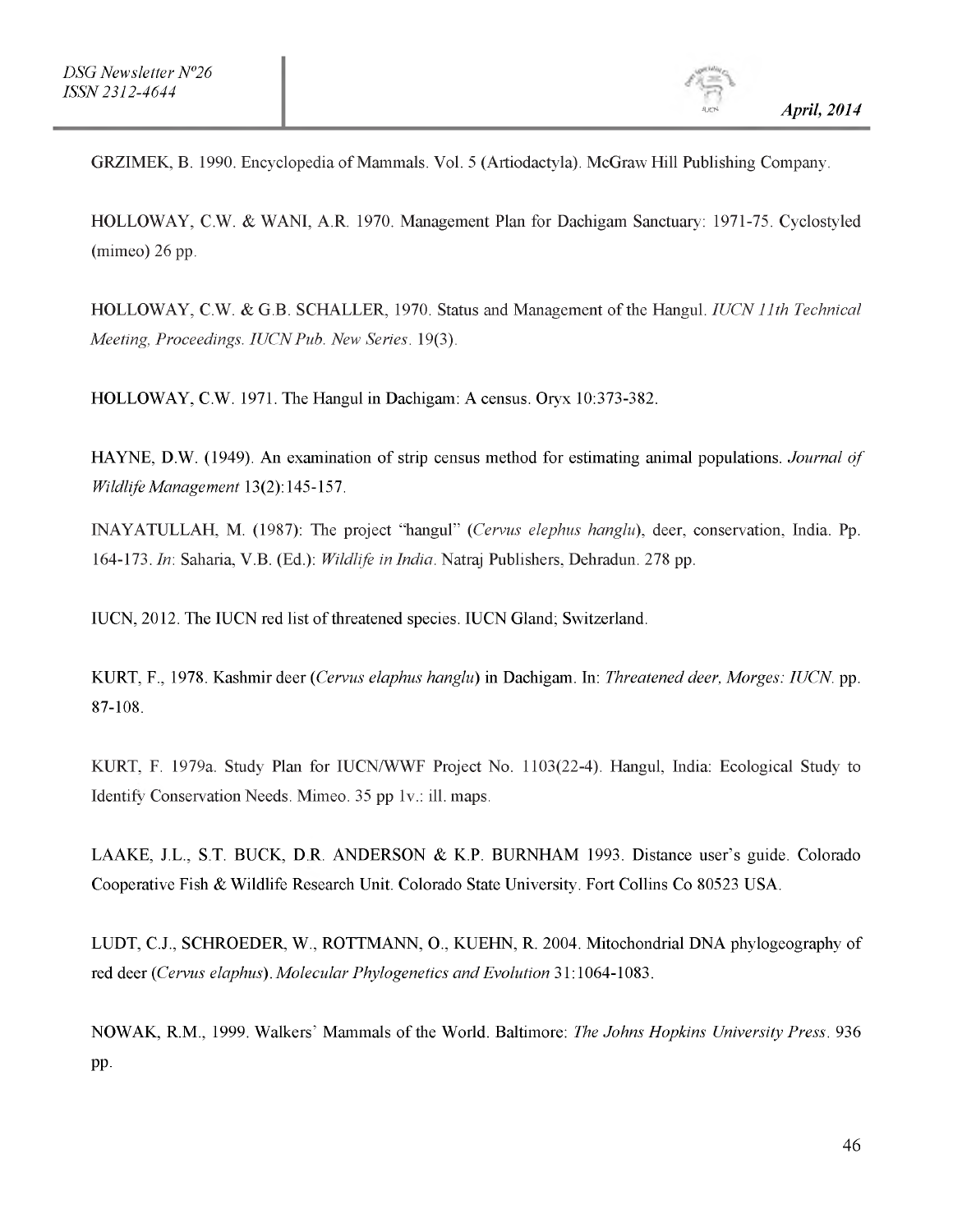QURESHI, Q., NITA SHAH, A.R. WADOO, R.Y. NAQQASH, M.S. BACHA, N.A. KITCHLOO, J.N. SHAH, I. SUHAIL, S. IQBAL, K. AHMAD, I.A. LONE, M. MANSOOR, R.A. ZARGAR, S. HUSSAIN, M.M. BABA, M.A. PARSA, A.R. LATOO and I. DEWAN. 2009. Status and Distribution Of Hangul *Cervus elaphus hanglu* Wagner in Kashmir, India. *J. Bombay Nat. Hist. Soc.* 106(1):63-71

RODGERS, W.A. and PANWAR, H.S., 1988. Planning wildlife protected area network in India. Dehra Dun: Wildlife Institute of India Press.

RUTLEDGE, R.D. 1982. The method of bounded counts: When does it work? *Journal of Wildlife Management* 46(3):757-761.

SCHALLER, G.B., 1969. Observation on Hangul or Kashmir stag *(Cervus elephus hanglu). J. Bombay Nat. Hist. Soc.* 66: 1-7.

SMITH BRUCE L. 2001. Winter feeding of Elk in Western North America. Journal of Wildlife Management. 65(2): 173-190.